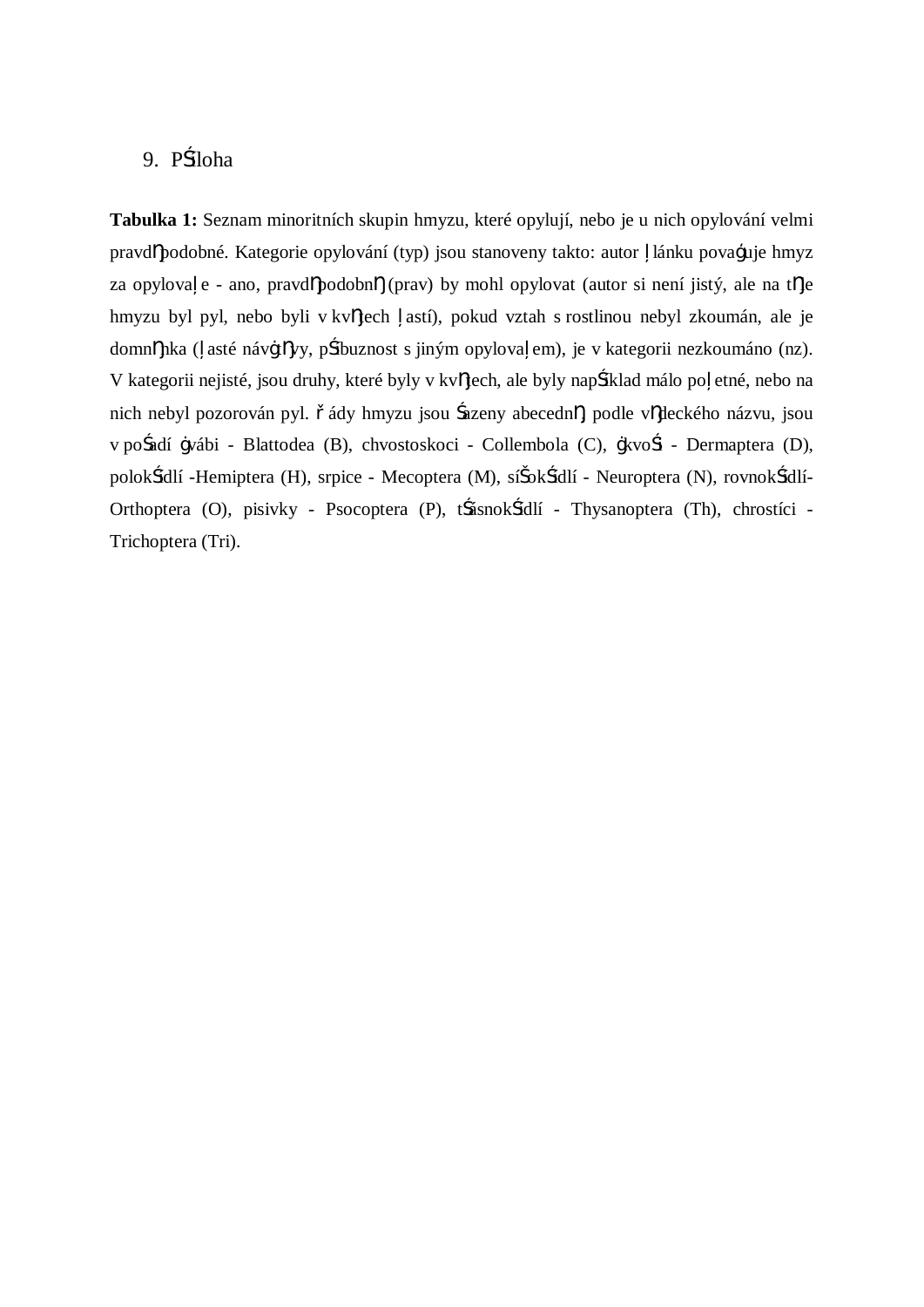| opylova                                | typ     | ád                        | opylovaná rostlina            | ele             | autor                                           |
|----------------------------------------|---------|---------------------------|-------------------------------|-----------------|-------------------------------------------------|
| Hemithyrsocera sp.                     | nejisté | B                         | Uvaria elmeri                 | Annonaceae      | (Nagamitsu & Inoue, 1997)                       |
| ssp.                                   | ano     | $\, {\bf B}$              | Uvaria elmeri                 | Annonaceae      | (Nagamitsu & Inoue, 1997)                       |
| Parathropes bilunata prav              |         | B                         | Dendropanax<br>arboreus       | Araliaceae      | (Perry, 1978)                                   |
| <b>Margattea</b><br>satsumana          | ano     | B                         | Balanophora<br>tobiracola     | Balanophoraceae | (Kawakita & Kato, 2002)                         |
| Amazonina<br>platystylata              | ano     | $\boldsymbol{B}$          | Clusia blattophila            | Clusiaceae      | (Vlasakova et al., 2008)                        |
| sp.                                    | nejisté | $\bf{B}$                  | Syzygium cormiflorum          | Myrtaceae       | (Crome & Irvine, 1986)                          |
| sp.                                    | nejisté | $\mathbf C$               | Allium cepa                   | Ammaryllidaceae | (Walker et al., 2011)                           |
| Lepidocutus                            | nejisté | $\mathbf C$               | Arisaema triphyllum           | Araceae         | (Rust, 1980)                                    |
| paradoxum<br><b>Smithurinus</b>        | nejisté | $\mathbf C$               | Arisaema triphyllum           | Araceae         | (Rust, 1980)                                    |
| henshawi                               |         |                           |                               |                 |                                                 |
| sp.                                    | prav    | $\mathsf{C}$              | Arisaema triphyllum           | Araceae         | (Barriault et al., 2010)                        |
| Tomocerus elongatus                    | nejisté | $\mathsf{C}$              | Arisaema triphyllum           | Araceae         | (Rust, 1980)                                    |
| Labidura truncata                      | prav    | $\mathbf D$               | Alocasia macrorrhizos         | Araceae         | (Ivancic et al., 2005)                          |
| Aphididae                              | nejisté | H                         | Allium cepa                   | Ammaryllidaceae | (Walker et al., 2011)                           |
| sp.                                    | prav    | H                         | Arisaema triphyllum           | Araceae         | (Barriault et al., 2010)                        |
| Geocoridae                             | ano     | H                         | Ecballium elaterium           | Cucurbitaceae   | (Fahn & Shimony, 2001)                          |
| <b>Dysdercus</b><br>superstitiosis     | ano     | H                         | Dioscorea rotundata           | Dioscoreaceae   | (Segnou et al., 1992)                           |
| black                                  | prav    | H                         | Macaranga                     | Euphorbiaceae   | (Fiala et al., 2011)                            |
|                                        |         |                           | trichocarpa                   |                 |                                                 |
| brown                                  | prav    | H                         | Macaranga heynei              | Euphorbiaceae   | (Fiala et al., 2011)                            |
| Decomioides<br>schnerlai               | nejisté | H                         | Macaranga tanarius            | Euphorbiaceae   | (Ishida et al., 2009)                           |
| green                                  | prav    | H                         | Macaranga tanarius            | Euphorbiaceae   | (Fiala et al., 2011)                            |
| Orius atratus                          | ano     | H                         | Macaranga tanarius            | Euphorbiaceae   | (Ishida et al., 2009)                           |
| sp.                                    | prav    | $H_{\rm}$                 | Mallotus japonicus            | Euphorbiaceae   | (Yamasaki & Sakai, 2013)                        |
| sp.                                    | prav    | $H_{\rm}$                 | Mallotus wrayi                | Euphorbiaceae   | (Yamasaki & Sakai, 2013)                        |
| sp.                                    | prav    | $\boldsymbol{\mathrm{H}}$ | Dysoxylum spectabile          | Meliaceae       | (Anderson, 2003)                                |
| sp.1                                   | prav    | H                         | Stachytarpheta<br>maximiliani | Verbenaceae     | (Barbola et al., 2006)                          |
| sp. 2                                  | prav    | $H_{\rm}$                 | Stachytarpheta<br>maximiliani | Verbenaceae     | (Barbola et al., 2006)                          |
| sp.3                                   | nejisté | H                         | Stachytarpheta<br>maximiliani | Verbenaceae     | (Barbola et al., 2006)                          |
| Panorpa cf.<br>meridionalis            | ano     | M                         | Frangula alnus                | Rhamnaceae      | (Medan, 1994)                                   |
| Climaciella brunnea<br>var. instabilis | pray    | N                         | Asclepias syraica             | Asclepiaceae    | (Boyden, 1983)                                  |
| sp.                                    | prav    | N                         | Sophora microphylla           | Fabaceae        | (Anderson, 2003)                                |
| <b>Brachynemurus</b><br>hubardi        | prav    | $\mathbf N$               | Gaura villosa villosa         | Onagraceae      | (Clinebell et al., 2004)                        |
| Chrysopidae sp.                        | prav    | N                         | Gaura v. villosa              | Onagraceae      | (Clinebell et al., 2004)                        |
| Paranthaclisis                         | prav    | $\mathbf N$               | Gaura v. villosa              | Onagraceae      | (Clinebell et al., 2004)                        |
| hageni                                 |         |                           |                               |                 |                                                 |
| Scotoleon<br>minusculus                | ano     | N                         | Gaura v. villosa              | Onagraceae      | (Clinebell et al., 2004)                        |
| Vella fallax                           | nejisté | N                         | Gaura v. villosa              | Onagraceae      | (Clinebell et al., 2004)                        |
| Glomeremus<br>orchidophilus            | ano     | $\mathbf O$               | Angraecum cadetii             | Orchideaeceae   | (Hugel et al., 2010;<br>Micheneau et al., 2010) |
| Glomeremus<br>paraorchidophilus        | nz      | $\mathbf O$               | Angraecum cadetii             | Orchideaeceae   | zmi uje (Hugel et al., 2010)                    |
| sp.                                    | nejisté | $\mathbf P$               | Allium cepa                   | Ammaryllidaceae | (Walker et al., 2011)                           |
| sp.                                    | nejisté | Th                        | Allium cepa                   | Ammaryllidaceae | (Walker et al., 2011)                           |
| sp.                                    | ano     | Th                        | <b>Bocageopsis</b>            | Annonaceae      | (Webber & Gottsberger,                          |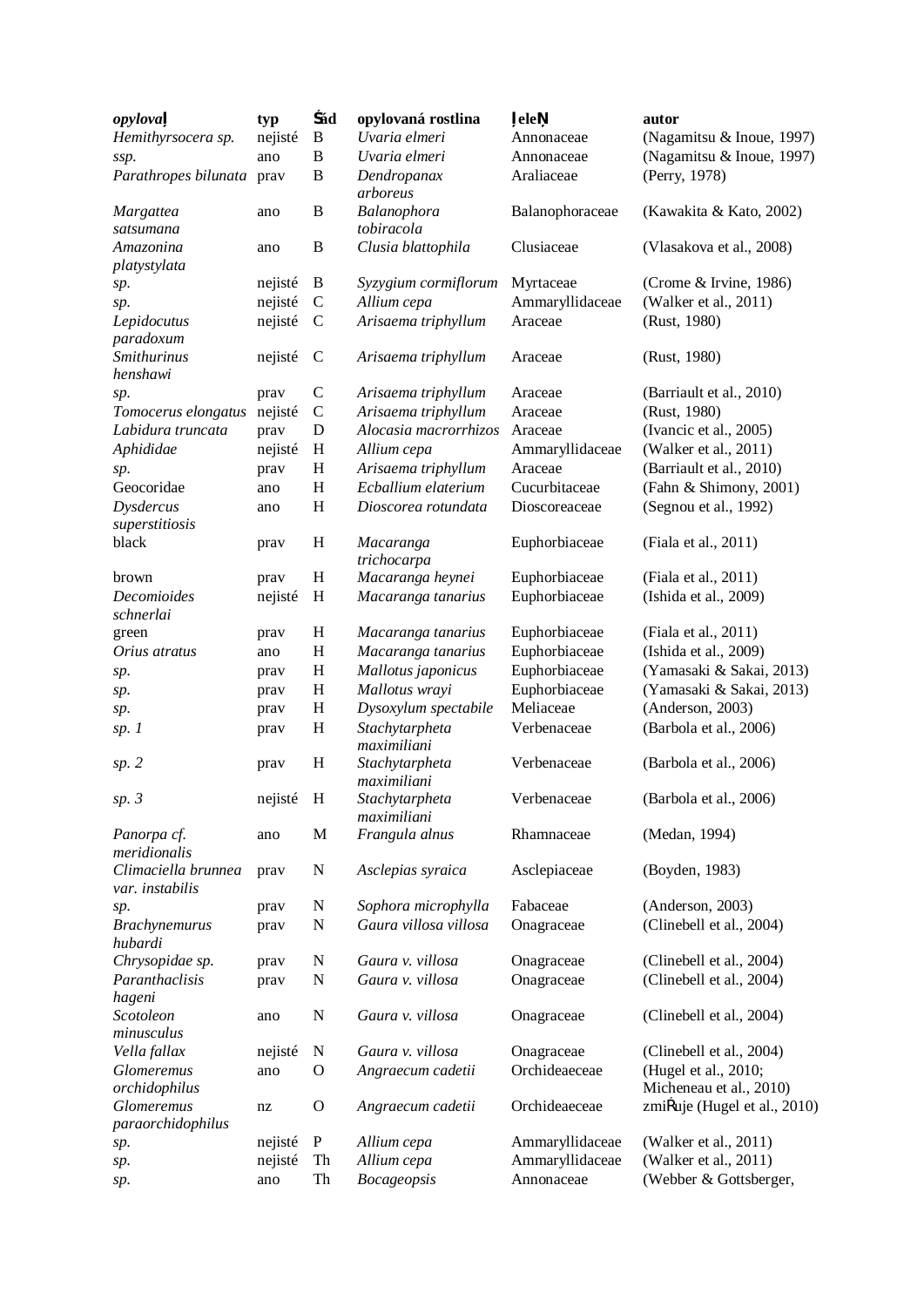|                                            |            |          | multiflora                                                                                                                                                                                                                                                                                                            |                                | 1996)                                            |
|--------------------------------------------|------------|----------|-----------------------------------------------------------------------------------------------------------------------------------------------------------------------------------------------------------------------------------------------------------------------------------------------------------------------|--------------------------------|--------------------------------------------------|
| sp.                                        | nejisté    | Th       | Oxandra euneura                                                                                                                                                                                                                                                                                                       | Annonaceae                     | (Webber & Gottsberger,<br>1996)                  |
| Thrips brevistylus                         | ano        | Th       | Popowia pisocarpa                                                                                                                                                                                                                                                                                                     | Annonaceae                     | (Momose et al., 1998a)                           |
| Thrips cf.                                 | ano        | Th       | Popowia pisocarpa                                                                                                                                                                                                                                                                                                     | Annonaceae                     | (Momose et al., 1998a)                           |
| pectiniprivus                              |            |          |                                                                                                                                                                                                                                                                                                                       |                                |                                                  |
| Thrips florum                              | ano        | Th       | Popowia pisocarpa                                                                                                                                                                                                                                                                                                     | Annonaceae                     | (Momose et al., 1998a)                           |
| Thrips sp.                                 | ano        | Th       | Popowia pisocarpa                                                                                                                                                                                                                                                                                                     | Annonaceae                     | (Momose et al., 1998a)                           |
| Heterothrips<br>arisaemae                  | ano        | Th       | Arisaema triphyllum                                                                                                                                                                                                                                                                                                   | Araceae                        | (Rust, 1980)                                     |
| Limnophilus sp.                            | nejisté    | Th       | Diapensia laponica                                                                                                                                                                                                                                                                                                    | Diapensiaeceae                 | (Elberling & Olesen, 1999)                       |
| Ernothrips lobatus                         | ano        | Th       | Dioscorea japonica                                                                                                                                                                                                                                                                                                    | Dioscoreaceae                  | (Mizuki et al., 2005)                            |
| Haplothrips gowdeyi                        | ano        | Th       | Dioscorea japonica                                                                                                                                                                                                                                                                                                    | Dioscoreaceae                  | (Mizuki et al., 2005)                            |
| Larothrips dentipes                        | ano        | Th       | Dioscorea rotundata                                                                                                                                                                                                                                                                                                   | Dioscoreaceae                  | (Segnou et al., 1992)                            |
| Scirtothrips dorsalis                      | nejisté    | Th       | Dioscorea japonica                                                                                                                                                                                                                                                                                                    | Dioscoreaceae                  | (Mizuki et al., 2005)                            |
| Thrips corolatus                           | ano        | Th       | Dioscorea japonica                                                                                                                                                                                                                                                                                                    | Dioscoreaceae                  | (Mizuki et al., 2005)                            |
| Thrips hawaiiensis                         | ano        | Th       | Dioscorea japonica                                                                                                                                                                                                                                                                                                    | Dioscoreaceae                  | (Mizuki et al., 2005)                            |
| Thrips corolatus                           | ano        | Th       | Shorea parvifloria                                                                                                                                                                                                                                                                                                    | Dipterocapaceae                | (Sakai et al., 1999)                             |
| Thrips hawaiiensis                         | nejisté    | Th       | Shorea parvifloria                                                                                                                                                                                                                                                                                                    | Dipterocapaceae                | (Sakai et al., 1999)                             |
| Cetatothrips                               | ano        | Th       | Arctostaphyllos uva-                                                                                                                                                                                                                                                                                                  | Ericaceae                      | (Garcia-Fayos &                                  |
| ericaceae                                  |            |          | ursi                                                                                                                                                                                                                                                                                                                  |                                | Goldarazena, 2008)                               |
| Frankliniella intosa                       | ano        | Th       | Erica tetralix                                                                                                                                                                                                                                                                                                        | Ericaceae                      | (Hagerup & Hagerup, 1953)                        |
| Haplothrips setiger                        | prav       | Th       | Arctostaphyllos uva-                                                                                                                                                                                                                                                                                                  | Ericaceae                      | (Garcia-Fayos &                                  |
| Limnophilus sp.                            | nejisté    | Th       | ursi<br>Rhododendron                                                                                                                                                                                                                                                                                                  | Ericaceae                      | Goldarazena, 2008)<br>(Elberling & Olesen, 1999) |
|                                            |            |          | lapponicum                                                                                                                                                                                                                                                                                                            |                                |                                                  |
| Orothrips priesneri                        | nejisté    | Th       | Arctostaphyllos uva-<br>ursi                                                                                                                                                                                                                                                                                          | Ericaceae                      | (Garcia-Fayos &<br>Goldarazena, 2008)            |
| Taeniothrips ericae                        | ano        | Th       | Erica tetralix                                                                                                                                                                                                                                                                                                        | Ericaceae                      | (Hagerup & Hagerup, 1953)                        |
| Dolichothrips sp. 1<br>Dolichothrips sp. 2 | ano<br>ano | Th<br>Th | Macaranga<br>motleyana, M.<br>beccariana, M.<br>hypoleuca, M.<br>pachyphylla, M.<br>conifera, M.<br>diepenhorstii, M.<br>winkleri, M. angulata,<br>M. hulletii, M.<br>depressa, M. triloba,<br>M. indisticta, M.<br>trachyphylla, M.<br>glandibracteolata, M.<br>bancana,<br>M. petanostylata<br>Macaranga hoisei, M. | Euphorbiaceae<br>Euphorbiaceae | (Fiala et al., 2011)<br>(Fiala et al., 2011)     |
|                                            |            |          | pearsonii, M.<br>pruinosa, M. gigantea,<br>M. heynei                                                                                                                                                                                                                                                                  |                                |                                                  |
| Dolichothrips ssp.                         | ano        | Th       | Macaranga tanarius,<br>M. trichocarpa                                                                                                                                                                                                                                                                                 | Euphorbiaceae                  | (Fiala et al., 2011)                             |
| Neoheegeria sp.                            | ano        | Th       | Macaranga hulletii                                                                                                                                                                                                                                                                                                    | Euphorbiaceae                  | (Moog et al., 2002)                              |
| Thripidae                                  | ano        | Th       | Macaranga<br>griffithiana                                                                                                                                                                                                                                                                                             | Euphorbiaceae                  | (Fiala et al., 2011)                             |
| Thrips sp.                                 | nejisté    | Th       | Macaranga hulletii                                                                                                                                                                                                                                                                                                    | Euphorbiaceae                  | (Moog et al., 2002)                              |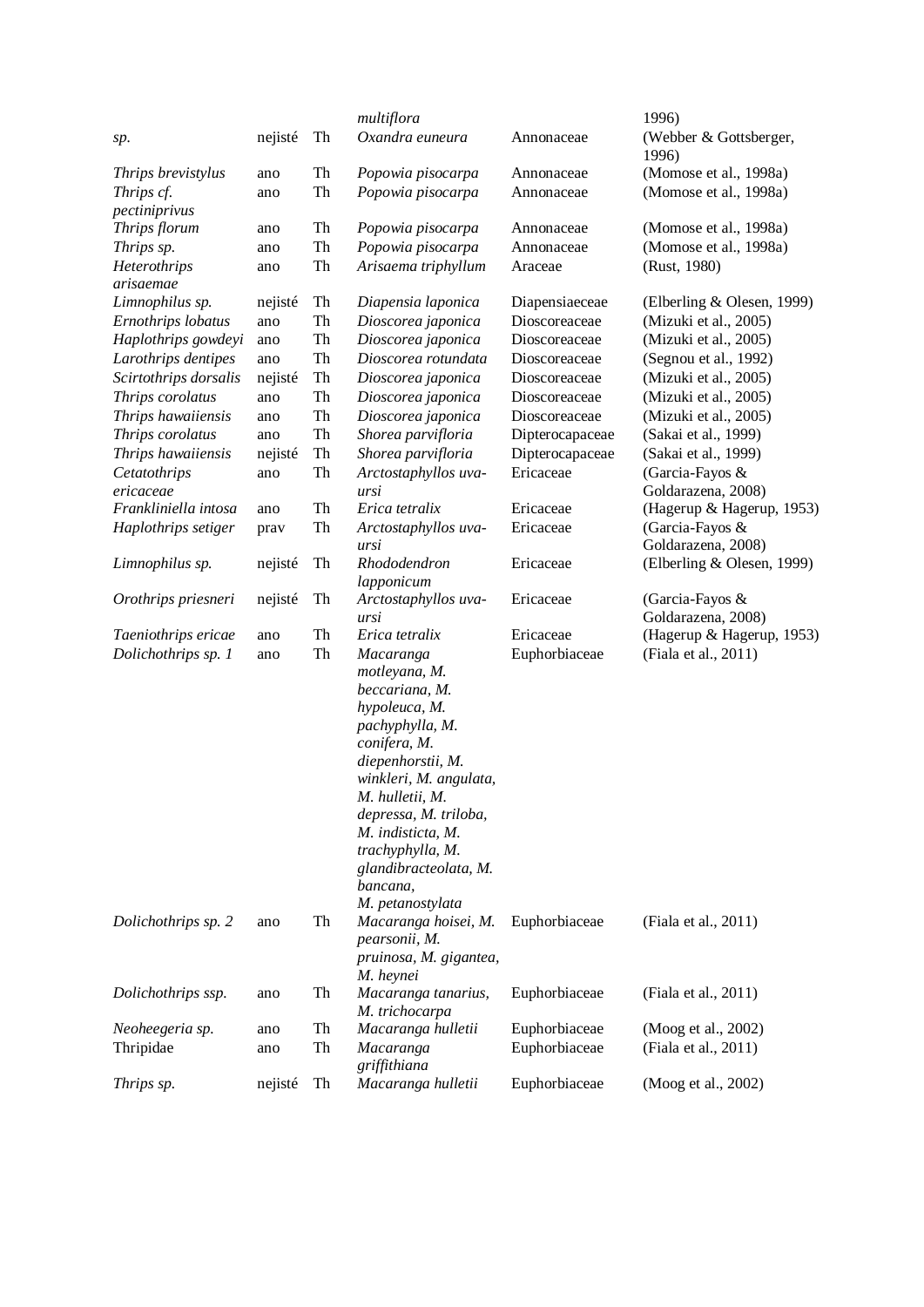| Frankliniella<br>schultzei          | ano                | Th       | Arachis hypogaeae,<br>Phaseolus mongo, P.<br>vulgaris, Vigna<br>catjang, Cajanus<br>cajan, Tephrosina<br>purpurea, Sesbania<br>aegyptiaca, Pongamia                                                     | Fabaceae                    | (Annadurai & Velayudhan,<br>1986)                               |
|-------------------------------------|--------------------|----------|---------------------------------------------------------------------------------------------------------------------------------------------------------------------------------------------------------|-----------------------------|-----------------------------------------------------------------|
| Megalurothrips<br>distalis          | ano                | Th       | glabra, Crotalaria sp.<br>Arachis hypogaeae,<br>Phaseolus mongo, P.<br>vulgaris, Vigna<br>catjang, Cajanus<br>cajan, Tephrosina<br>purpurea, Sesbania<br>aegyptiaca, Pongamia<br>glabra, Crotalaria sp. | Fabaceae                    | (Annadurai & Velayudhan,<br>1986)                               |
| sp.                                 | nejisté            | Th       | Astragalus alpinus                                                                                                                                                                                      | Galegeae                    | (Elberling & Olesen, 1999)                                      |
| Haplothrips sp.                     | ano                | Th       | Chloranthus fortunei,<br>Ch. serratus                                                                                                                                                                   | Chloranthaceae              | (Luo & Li, 1999)                                                |
| <b>Thaeniothrips</b><br>eucaharii   | ano                | Th       | Chloranthus fortunei                                                                                                                                                                                    | Chloranthaceae              | (Luo & Li, 1999)                                                |
| <b>Thaeniothrips</b><br>eucaharii   | prav               | Th       | Chloranthus serratus                                                                                                                                                                                    | Chloranthaceae              | (Luo & Li, 1999)                                                |
| Frankliniella<br>gardeniae          | ano                | Th       | Ocotea porosa                                                                                                                                                                                           | Lauraceae                   | (Danieli-Silva & Varassin,<br>2013)                             |
| Ceratothripoides<br><i>brunneus</i> | ano                | Th       | Napoleonaea vogelii                                                                                                                                                                                     | Lecythidaceae               | (Frame & Durou, 2001)                                           |
| Frankliniella<br>bispinosa          | ano                | Th       | Swietenia mahagoni                                                                                                                                                                                      | Meliaceae                   | (Howard et al., 1995)                                           |
| Frankliniella sp.                   | prav               | Th       | Swietenia mahagoni                                                                                                                                                                                      | Meliaceae                   | (Howard et al., 1995)                                           |
| Thrips setipennis                   | ano                | Th       | Wilkiea huegeliana                                                                                                                                                                                      | Monimiaceae                 | (Williams et al., 2001)                                         |
| Frankliniella diversa               | ano                | Th       | Castilla elastica                                                                                                                                                                                       | Moraceae                    | (Sakai, 2001)                                                   |
| Frankliniella<br>insularis          | ano                | Th       | Castilla elastica                                                                                                                                                                                       | Moraceae                    | (Sakai, 2001)                                                   |
| Thrips antiaropsidis                | ano                | Th       | Antiaropsis decipiens                                                                                                                                                                                   | Moraceae                    | (Zerega et al., 2004)                                           |
| sp.                                 | ano                | Th       | Moringa oleifera                                                                                                                                                                                        | Moringaceae                 | (Bhattacharya & Mandal,<br>2004)                                |
| Phlaeothripidae                     | ano                | Th       | Myristica dactyloides                                                                                                                                                                                   | Myristicaceae               | (Sharma & Shivanna, 2011)                                       |
| Thripidae                           | ano                | Th       | Myristica dactyloides                                                                                                                                                                                   | Myristicaceae               | (Sharma & Shivanna, 2011)                                       |
| sp.                                 | ano                | Th       | Syzygium sayeri                                                                                                                                                                                         | Myrtaceae                   | (Boulter et al., 2005)                                          |
| více druh                           | ano                | Th       | Cyclamen persicum                                                                                                                                                                                       | Primulaceae                 | (Schwartz-Tzachor et al.,<br>2006)                              |
| sp.                                 | ano                | Th       | Ranunculus sceleratus                                                                                                                                                                                   | Ranunculaceae               | (Baker & Cruden, 1991)                                          |
| sp.                                 | ano                | Th       | Potentilla rivalis                                                                                                                                                                                      | Rosaceae                    | (Baker & Cruden, 1991)                                          |
| sp.                                 | nejisté            | Th<br>Th | Dryas octopetala<br>Potentilla crantzii                                                                                                                                                                 | Rosaceae<br>Rosaceae        | (Elberling & Olesen, 1999)<br>(Elberling & Olesen, 1999)        |
| sp.<br>Limnophilus sp.              | nejisté<br>nejisté | Th       | Salix reticulata                                                                                                                                                                                        | Salicaceae                  | (Elberling & Olesen, 1999)                                      |
| <b>Taeniothrips</b>                 | ano                | Th       | Acer pseudoplatanus                                                                                                                                                                                     | Sapindaceae                 | (Tal, 2009)                                                     |
| inconsequens                        |                    |          |                                                                                                                                                                                                         |                             |                                                                 |
| sp.<br>Frankliniella<br>schultzei   | nejisté<br>ano     | Th<br>Th | Saxifraga aizoides<br>Capsicum frutescens,<br>Solanum melongela, S.<br>xanthocarpum, S.<br>torvum, S. trilobatum,                                                                                       | Saxifragaceae<br>Solanaceae | (Elberling & Olesen, 1999)<br>(Velayudhan & Annadurai,<br>1986) |
| Taeniothrips major                  | ano                | Th       | S. nigrum<br>Solanum melongela, S.<br>xanthocarpum, S.<br>trilobatum, S. nigrum                                                                                                                         | Solanaceae                  | (Velayudhan & Annadurai,<br>1986)                               |
| Thripidae                           | ano                | Th       | Thymelaea hirsuta                                                                                                                                                                                       | Thymelaeaceae               | (Cornara et al., 2005)                                          |